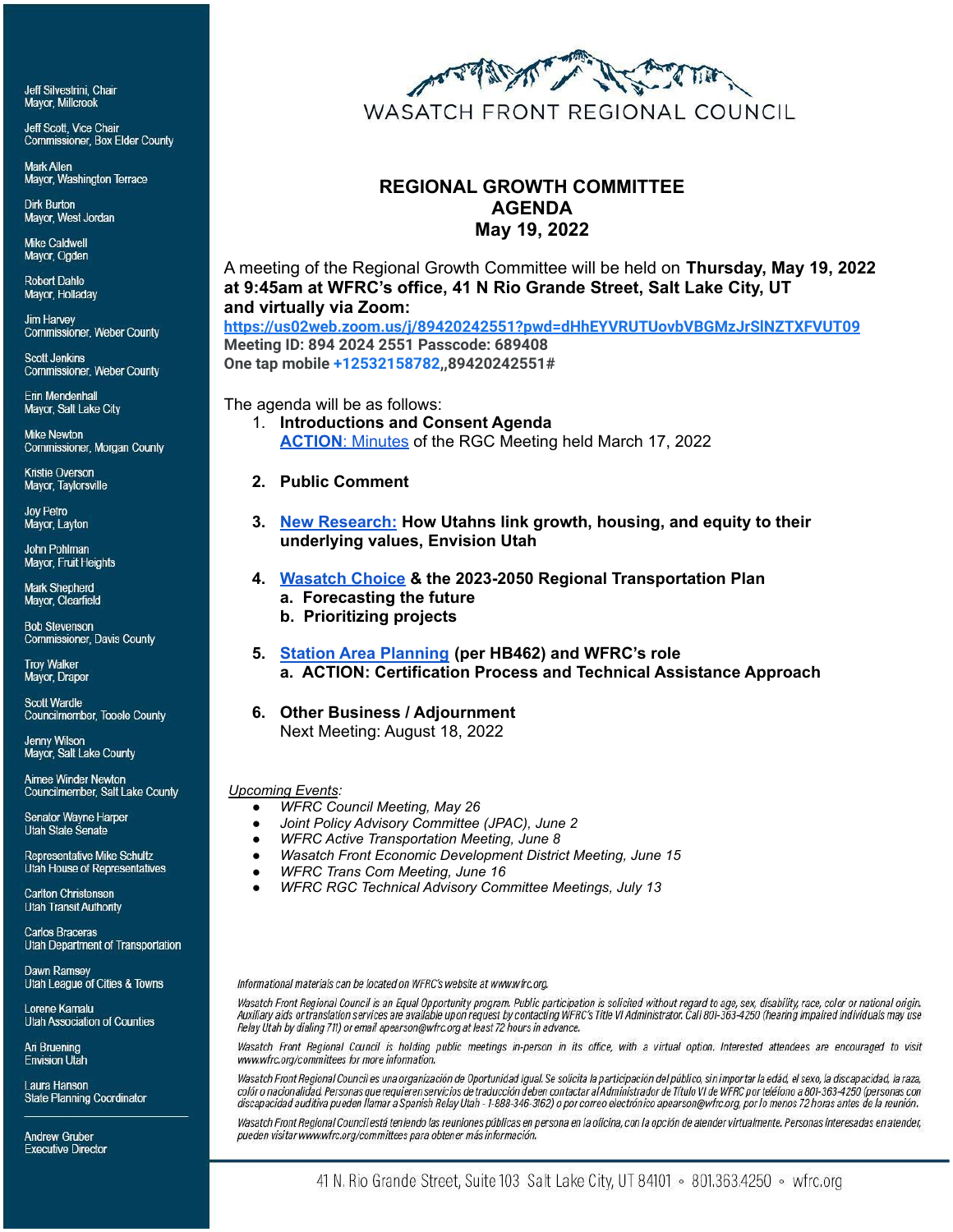

# **DRAFT MINUTES Regional Growth Committee** March 17, 2022

A meeting was held on Thursday, March 17, 2022, via Zoom connection, due to the safety restrictions put in place by the Utah Governor's Office, in response to continuing COVID-19 concerns. The following were present:

| <b>MEMBERS AND ALTERNATES PRESENT</b>           |     | OTHER APPOINTED MEMBERS AND ALTERNATES                                            |  |  |
|-------------------------------------------------|-----|-----------------------------------------------------------------------------------|--|--|
| Dennis Bott, Member<br>(Brigham City)           | no  | Natalie Gochnour, Member<br>yes<br>Utah Transportation Commission                 |  |  |
| Jeff Scott, Alternate<br>(Box Elder County)     | yes | Kevin Van Tassell, Alternate<br>yes<br><b>Utah Transportation Commission</b>      |  |  |
| John Pohlman, Member<br>(Fruit Heights)         | yes | Beth Holbrook, Member<br>yes<br><b>Utah Transit Authority Board of Trustees</b>   |  |  |
| Kendalyn Harris, Alternate<br>(Bountiful)       | yes | Carlton Christensen, Alternate<br>yes<br>Utah Transit Authority Board of Trustees |  |  |
| Brian Horrocks, Member<br>(North Salt Lake)     | yes | Erin Mendenhall, Member<br>no<br>Utah Air Quality Board                           |  |  |
| <b>Brian Vincent, Alternate</b><br>(West Point) | yes | Ari Bruening, Member<br>yes<br><b>Envision Utah</b>                               |  |  |
| Matt Wilson, Member<br>(Morgan County)          | yes | Ryan Beck, Alternate<br>yes<br><b>Envision Utah</b>                               |  |  |
| Mike Newton, Alternate<br>(Morgan County)       | no  | <b>NON-VOTING MEMBERS AND ALTERNATES PRESENT</b>                                  |  |  |
| Jenny Wilson, Member<br>(Salt Lake County)      | yes | Ben Huot, Member<br>no<br>Utah Department of Transportation                       |  |  |
| Marcus Stevenson, Alternate<br>(Midvale)        | no  | Andrea Olson, Alternate<br>no<br>Utah Department of Transportation                |  |  |
| Dawn Ramsey, Member<br>(South Jordan) Chair     | yes | Russ Fox, Member<br>yes<br><b>Utah Transit Authority</b>                          |  |  |
| Richard Snelgrove, Member<br>(Salt Lake County) | yes | Kerry Doane, Alternate<br>no<br><b>Utah Transit Authority</b>                     |  |  |
| Monica Zoltanski, Member<br>(Sandy)             | yes | Bryce Bird, Staff Representative<br>yes<br><b>Utah Air Quality Board</b>          |  |  |
| Lorin Palmer, Alternate<br>(Herriman)           | yes | Ivan Marrero, Member<br>no<br>FHWA-Utah Division                                  |  |  |
| Dan Peay, Alternate<br>(Magna)                  | no  | Jennifer Elsken, Alternate<br>yes<br>FHWA-Utah Division                           |  |  |
| Cherie Wood, Alternate<br>(South Salt Lake)     | no  | tbd<br>$\blacksquare$<br>Utah League of Cities and Towns                          |  |  |
| Brett Hales, Alternate<br>(Murray)              | yes | Dina Blaes<br>no<br><b>Utah Association of Counties</b>                           |  |  |
| Kendall Thomas, Member<br>(Tooele County)       | yes | Julie Fullmer, Vineyard Mayor<br>yes<br>Mountainland Association of Governments   |  |  |
| Ed Hansen, Alternate<br>(Tooele City)           | no  | <b>WFRC APPOINTMENTS FROM OTHER ORGANIZATIONS</b>                                 |  |  |
| Jim Harvey, Member<br>(Weber County)            | yes | Robert Schmidt / Ibi Guevara,<br>yes/no<br>Utah Urban Lands Institute             |  |  |
| Dale Fowers, Alternate<br>(Hooper)              | no  | Laura Hanson,<br>yes<br><b>GOPB</b>                                               |  |  |
| Robert Dandoy, Member<br>(Roy) Vice Chair       | yes | Ginger Chinn,<br>yes<br><b>Utah Transportation Coalition</b>                      |  |  |
| Gordan Cutler, Alternate<br>(Uintah)            | no  | Reid Ewing,<br>no<br>University of Utah                                           |  |  |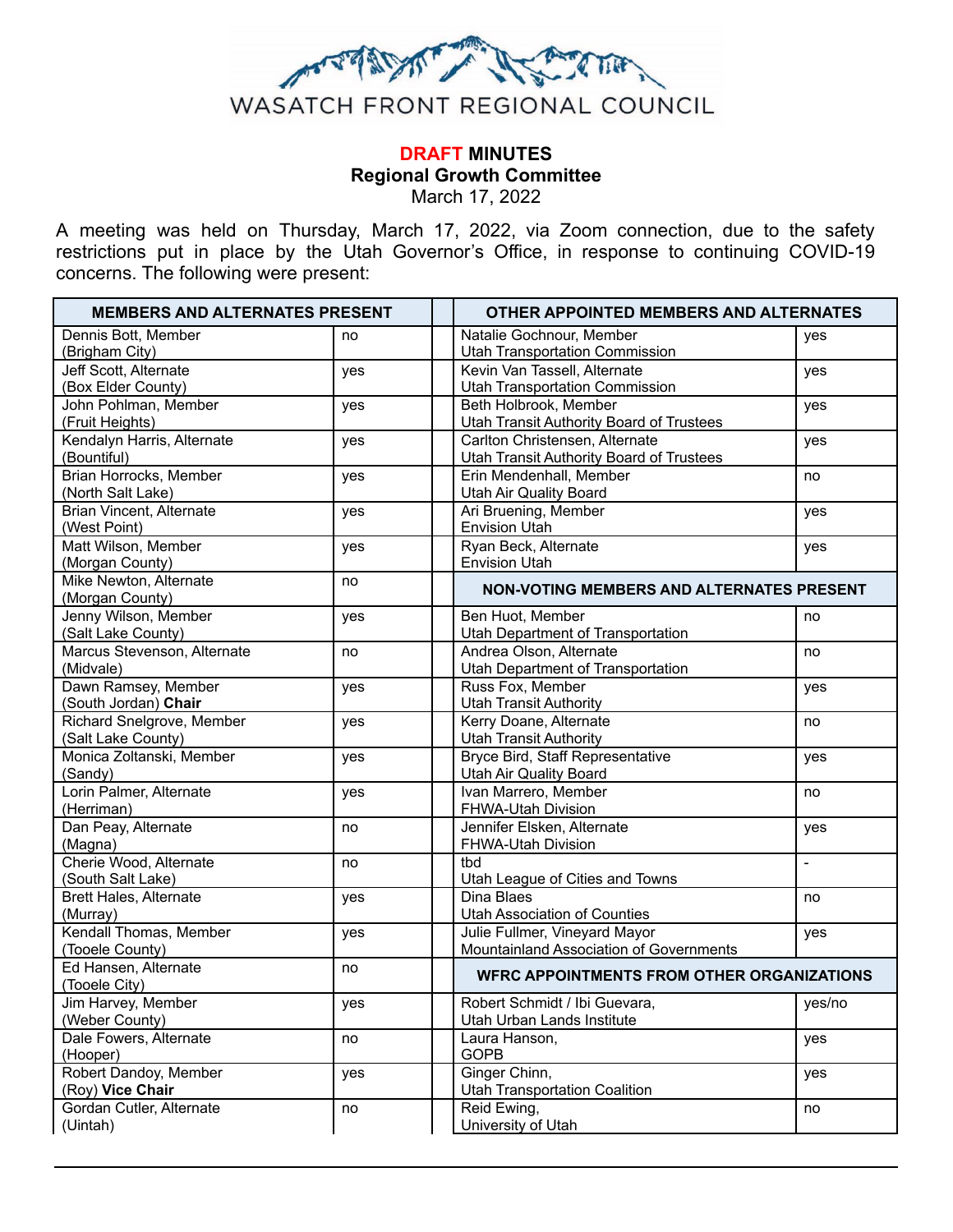| <b>OTHER ATTENDEES PRESENT, including WFRC Staff:</b>    |  |                                                                |  |  |
|----------------------------------------------------------|--|----------------------------------------------------------------|--|--|
| Shaleane Gee, Zions Bank; Colby Oliverson, GOPB;         |  | <b>WFRC Staff:</b> Ted Knowlton, Andrew Gruber, Jory Johner,   |  |  |
| Steve Shields, Herriman; Roger Borgenicht, Breathe Utah; |  | Megan Townsend, Mikala Jordan, Mike Sobczak,                   |  |  |
| Helen Peters, Salt Lake Co; Brett Millburn, Draper City; |  | Rosie Hernandez, Miranda Jones Cox, Hugh Van Wagenen,          |  |  |
| Nichol Bourdeaux, UTA; Jay Aguliar, UDOT;                |  | Nikki Navio, Christy Dahlberg, Julie Bjornstad, Lauren Victor, |  |  |
| Evelyn Everton, Sandy City; Colby Dailey; Danny Ostler;  |  | Ned Hacker, Marcia White, Jordan Taft, Andrea Pearson          |  |  |
| Ellen Reddick                                            |  |                                                                |  |  |

# **1. Introductions and Consent Agenda [00:00:03]**

Mayor Dawn Ramsey, RGC Chair, called the meeting to order at 9:31am. Introductions were made via roll call. **ACTION [00:2:30]** Mayor Ramsey entertained a motion to accept the minutes from January 20, 2022. A motion was made by UTA Board Trustee Carlton Christensen, and seconded by Mayor John Pohlman that the minutes be approved. The motion passed unanimously. **[00:03:30]** Mayor Ramsey welcomed the new and returning members of the Regional Growth Committee.

### **2. Public Comment [00:09:54]**

Mayor Ramsey opened the meeting for public comments. There were none.

# **3. Legislative Session outcomes and Wasatch Choice [00:10:15]**

WFRC Government Affairs Manager Miranda Jones Cox and Executive Director Andrew Gruber provided a review of the 2022 Legislative Session, focusing on key transportation, housing and growth items. This was a significant session, both in terms of notable investments and substantive legislation, to address Utah's nation-leading growth and advance our region's shared [Wasatch](https://wfrc.org/wasatch-choice-regional-vision-wcrv/) [Choice](https://wfrc.org/wasatch-choice-regional-vision-wcrv/) Vision.

#### **4. ACTION: Wasatch Choice and the 2023-2050 Regional Transportation Plan (RTP) Update [00:48:33]**

WFRC Senior Transportation Planner Julie Bjornstad provided an update on development of the Regional Transportation Plan (RTP), the transportation element of the [Wasatch](https://wfrc.org/wasatch-choice-regional-vision-wcrv/) Choice Vision. The first topic for discussion, and a subsequent motion is:

**● Phasing Criteria** - continuing the conversation from January, Ms. Bjornstad outlined the criteria and weighting for use in prioritizing roadway, transit, and active transportation projects within the 2023-2050 Regional Transportation Plan based on input from multiple sources. **ACTION [01:05:40]:** Mayor Ramsey entertained a motion to endorse the phasing criteria in substantially the form presented. A motion was made by Mayor Monica Zoltanski, and seconded by Commissioner Jim Harvey. The motion passed unanimously.

Ms.Bjornstad continued with the presentation with the topics below:

- **● Finalized Preferred Scenario -** which represents the package of transportation projects and land development assumptions that will act as the basis for the next RTP. WFRC staff have reviewed comments on projects from Wasatch Choice Workshops and stakeholder outreach in collaboration with UDOT, UTA, and follow up with local communities.
- **● Considering the local context for regional projects** discussing the next steps for exploring the context sensitivity of regional projects.
- **5. New Research: How Utahns link growth, housing, and equity to their underlying values [001:33:30]**

Envision Utah's Executive Director Ari Bruening was scheduled to provide this information at this meeting. However, due to time constraints, this agenda item has been tabled until a future meeting.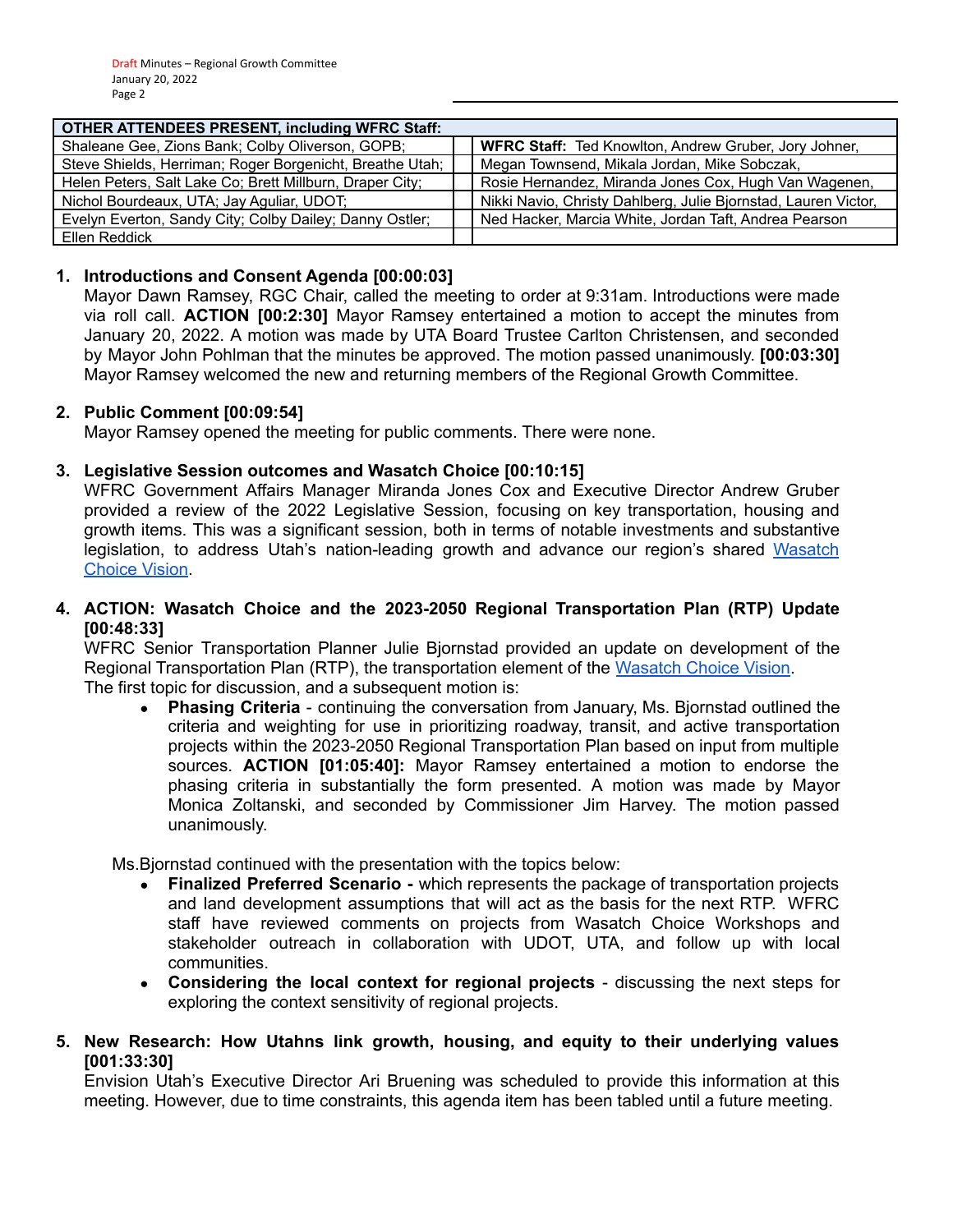Draft Minutes – Regional Growth Committee January 20, 2022 Page 3

#### **6. Transportation and Land Use Connection 2022 Project Awards [01:34:31]**

WFRC Community and Economic Development Director Megan Townsend announced the Transportation and Land Use Connection (TLC) program 2022 awards. This year, the program will fund 15 new projects for a total amount of about \$1.5 million. There are eight projects in the Salt Lake Urbanized Area, seven projects in the Ogden/Layton Urbanized Area, and one project in Tooele City, which is in a Rural Planning Organization (RPO) Area.

#### **7. Other Business / Adjournment [01:43:56]**

The next meeting is scheduled for May 19, 2022. Mayor Ramsey mentioned upcoming WFRC meetings as listed on the agenda, and asked if there were other items of business to discuss. There were no items brought forward so the mayor entertained a motion to adjourn. Commissioner Jim Harvey made a motion to adjourn, which was seconded by Councilmember Richard Snelgrove. The meeting adjourned at 11:45am.

*A recording of this meeting, as well as meeting materials, may be found on the WFRC website at [www.wfrc.org](http://www.wfrc.org/)*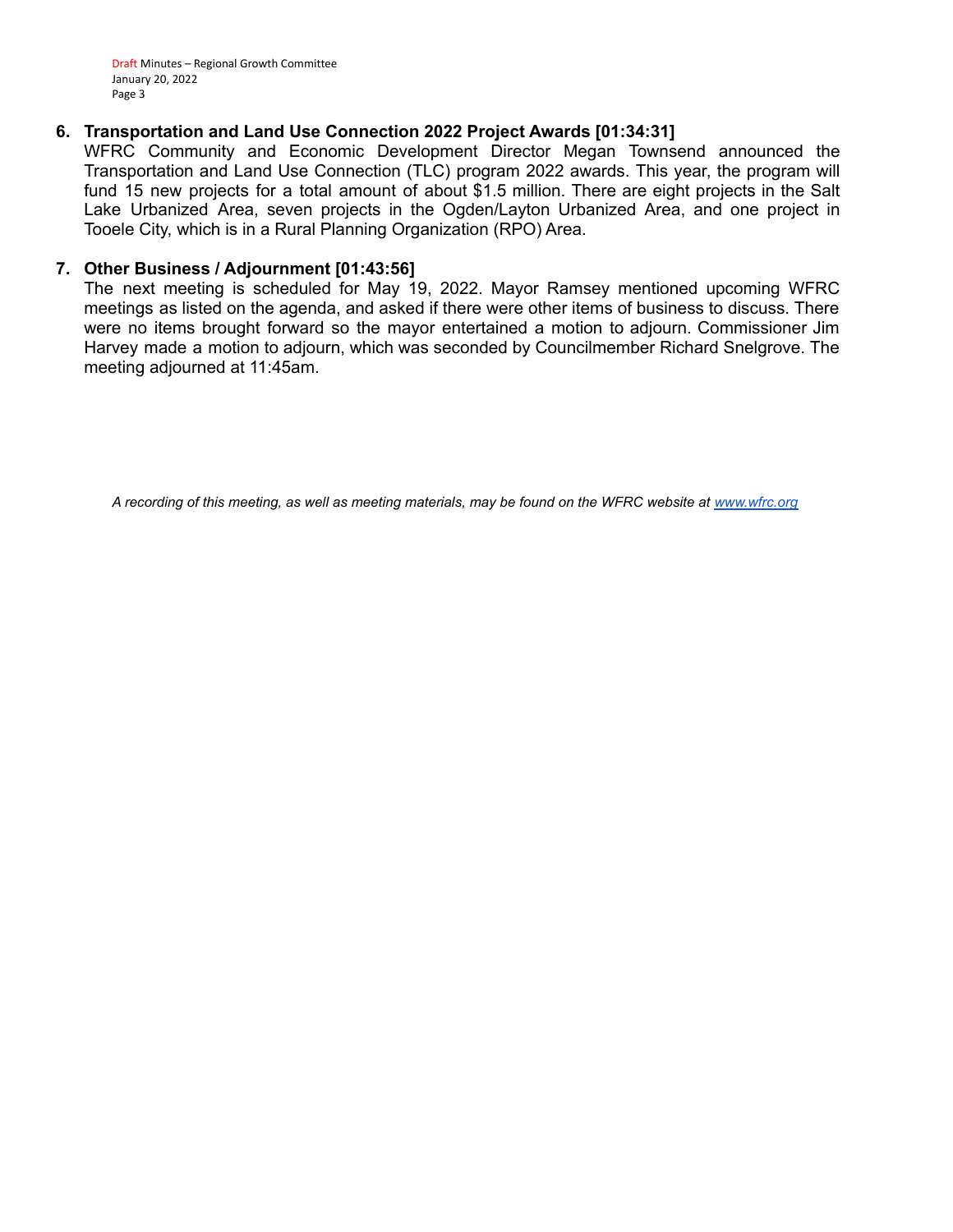#### **DATE:** May 12, 2022 **AGENDA ITEM: 3 SUBJECT: New Research: How Utahns link growth, housing, and equity to their underlying values PREPARED BY:** Ted Knowlton, Deputy Director

At the May 19th meeting, the Regional Growth Committee (RGC) will discuss new research by Envision Utah that seeks to understand how Utahns link their experiences with growth and housing to their enduring underlying values. This type of research helps us better understand Utahns' various attitudes towards growth and has been used in the past to inform planning processes and related communications throughout Utah.

Ari Bruening, CEO of Envision Utah, will introduce the findings for discussion.

### **BACKGROUND:**

Envision Utah has used values research to guide regional visioning and strategic planning for over 20 years. The first study, "Charting a Course for Utah's Future" was completed in May 1997. Since that time the state has witnessed massive economic and population growth.

The priority of this new research is to quantitatively identify the values and priorities underlying the issues and attributes of growth. A scientific survey with samples representing the entire population as well as key subgroups has been central to meeting this goal.

#### **RECOMMENDATION:**

This item is for information only.

### **CONTACT PERSON:**

Ted Knowlton, 801-425-3534, ted@wfrc.org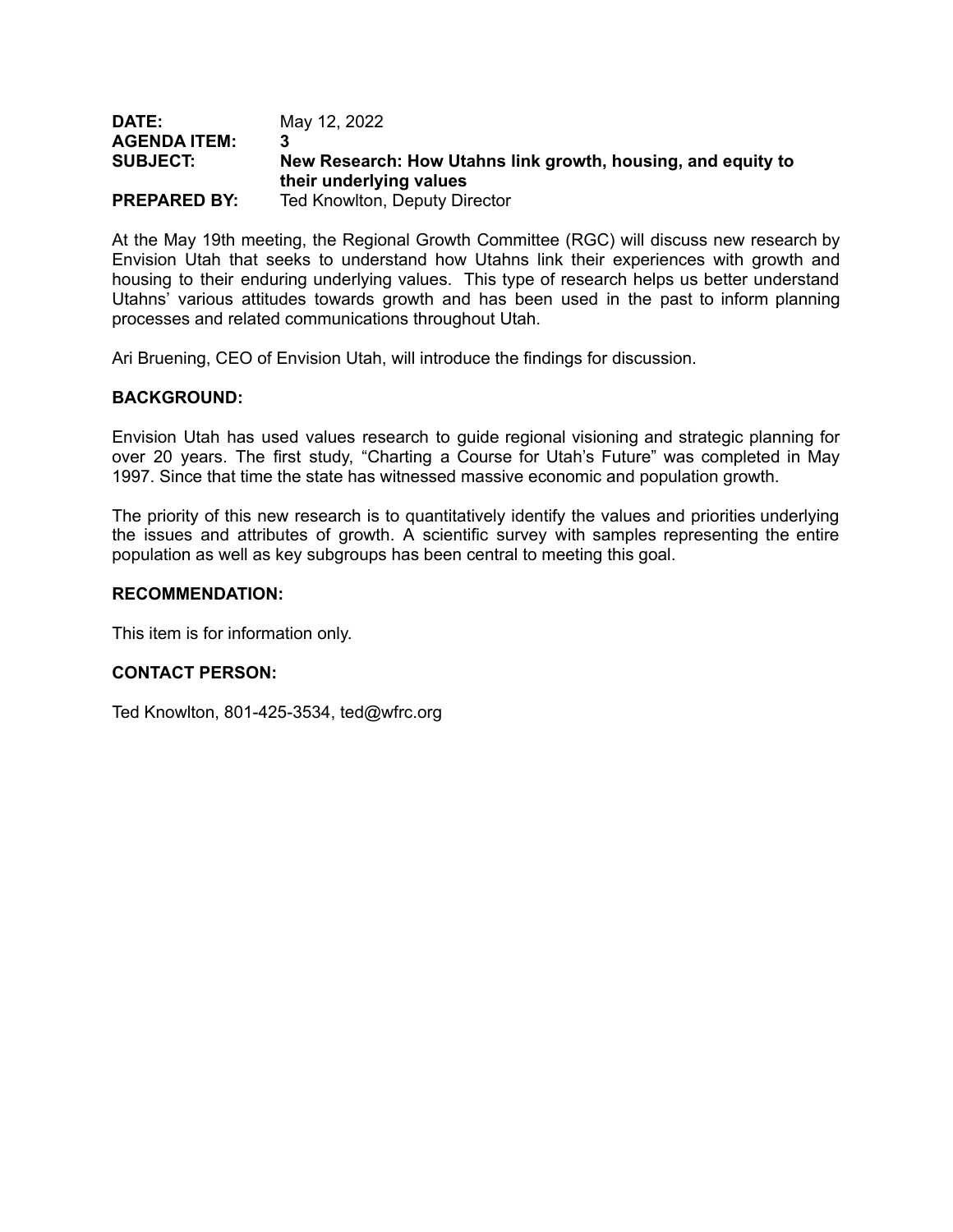#### **DATE:** May 12, 2022 **AGENDA ITEM: 4 SUBJECT: Wasatch Choice and the 2023-2050 Regional Transportation Plan (RTP) Update PREPARED BY:** Jory Johner, Long Range Planning Manager

At the May 19th Regional Growth Committee (RGC) meeting, WFRC staff will provide an update on development of the Regional Transportation Plan (RTP) — the transportation element of the [Wasatch](https://wfrc.org/wasatch-choice-regional-vision-wcrv/) Choice Vision. RGC acts as the steering committee for the RTP.

In this update we will focus on the forecasts that are made in the RTP that help us approximate the future. The RTP forecasts such things as:

- 1) Where homes and jobs are anticipated to be located
- 2) Where and how local transportation trips will occur
- 3) The impacts of that transportation behavior, e.g., traffic congestion and air quality
- 4) Anticipated transportation revenue
- 5) Anticipated expense related to transportation construction

These forecasts have a significant impact on the RTP. They affect which transportation projects are planned and within which phase they are prioritized, among other things. As such staff would like to highlight:

- Why we forecast what we do.
- The process of forecasting (for example: data, models, and use of community feedback).
- Preliminary forecasting results.

### **,BACKGROUND:**

The [Wasatch](https://wfrc.org/wasatch-choice-regional-vision-wcrv/) Choice Vision is our shared framework to prepare our communities and Region to address the challenges of growth, prepare for uncertainties of the future, and preserve and enhance quality of life for generations to come. Through the Wasatch Choice Vision, WFRC coordinates regional transportation planning with local land use and economic development efforts. The regional transportation element of the Wasatch Choice Vision is the officially adopted RTP. The RTP is adopted every four years – the next RTP will be adopted in May 2023 and will address transportation needs through the year 2050.

### **CONTACT PERSON:**

Jory Johner, 801-363-4250 ext. 1110, johner@wfrc.org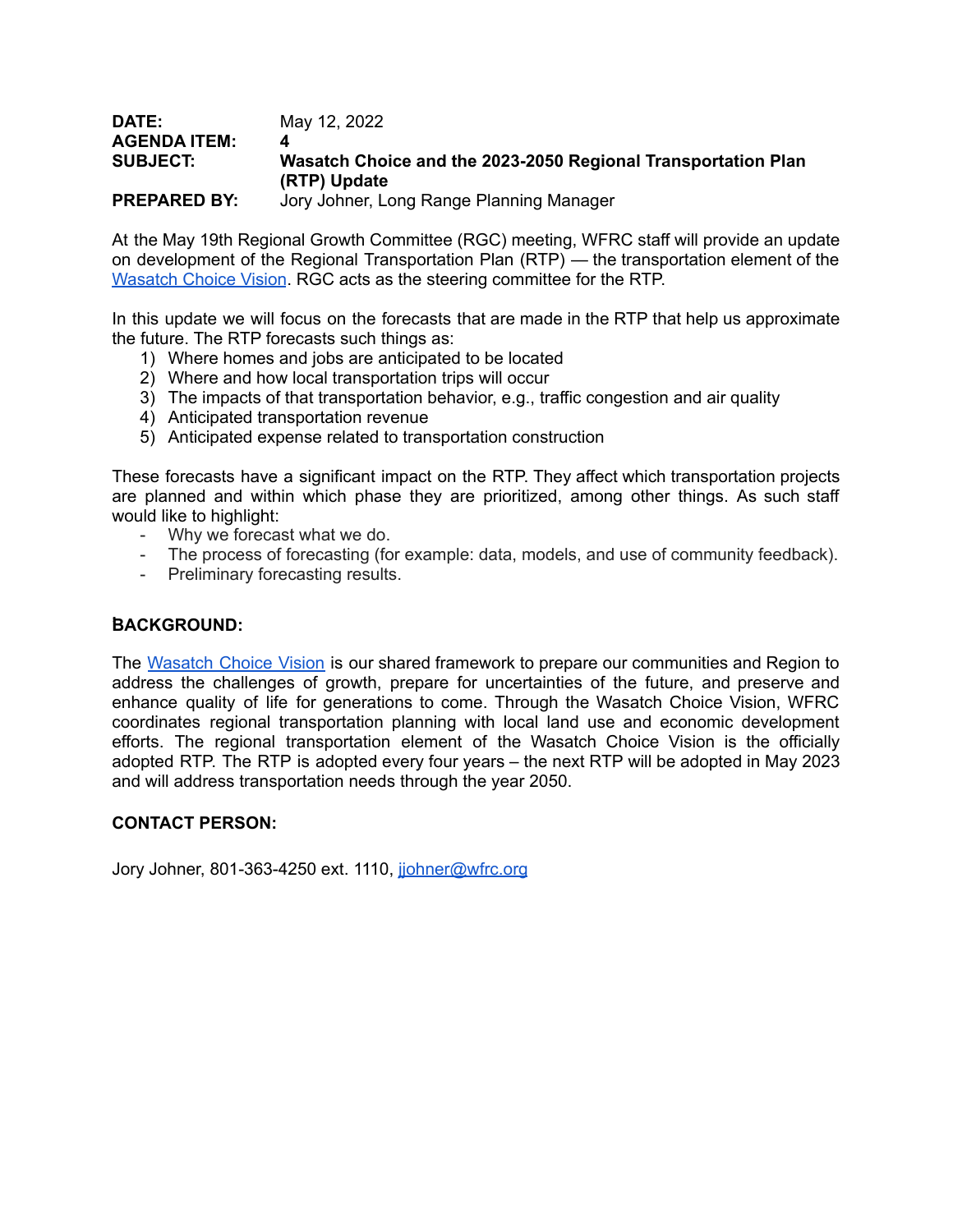| May 13, 2022                                                |
|-------------------------------------------------------------|
| 5                                                           |
| Station Area Planning (per HB462) and WFRC's role           |
| Megan Townsend, Community and Economic Development Director |
|                                                             |

The purpose of this memo is to review and establish WFRC's role and activities in implementation of [HB462](https://le.utah.gov/~2022/bills/static/HB0462.html) (Housing Affordability Amendments). This memo outlines:

- 1. Certification. The proposed process for WFRC's certification of local Station Area Plans as required by HB462.
- 2. Technical Assistance. The approach to administering technical assistance utilizing GOEO funds authorized by the legislation.

Included with this memo is a draft policy for consideration by the Regional Growth Committee (RGC) and WFRC Council.

# **BACKGROUND:**

Utah faces significant challenges from being the fastest-growing state in the nation, most notably in housing availability and affordability. During the 2022 legislative session, there was discussion about mandating specific densities in our local communities. However, WFRC was involved in dialogue with legislators, state, regional, and local partners including ULCT, UTA, private sector developers, and others to develop an alternative approach that valued local land use authority and expertise and incorporates the principles of our shared Wasatch Choice Vision. That approach was embodied in HB462, which recognizes that the areas around high-capacity transit stations are well-suited to help accommodate Utah's growth. HB462 requires the cities to develop station areas plans around those stations – but does not dictate particular development approaches; rather, it acknowledges and respects local context and decision making, while advancing shared state and local objectives.

The metropolitan planning organizations (MPOs) – WFRC and MAG – are given two primary responsibilities by HB462: to provide technical assistance to the cities in developing their SAPs, and to certify that the SAPs satisfy the statutory requirements. Now, we must work as a Council to assist the local governments to plan for their futures, and maximize the investment that has been made in our robust transit system in the way we review, certify, and support the creation of station area plans.

### **HB462 SAP [Requirements](https://docs.google.com/document/d/1GOVsDpJme-y8vjB7yqTWr22ASacw_XqlqlpVkk181Tg/edit) Overview**

If a city has a fixed-guideway public transit station (rail or brt), it is required to develop a Station Area Plan (SAP) for that station and update its general plan and zoning to implement the Station Area Plan. Cities with "fixed guideway public transit" are required to plan ½ mile radius around a rail (FrontRunner, Trax, Streetcar) station, and ¼ mile radius around a bus rapid transit (which uses a separate right-of-way) station, and adopt any appropriate land use regulations to implement the station area plan.

Station Area Plans are intended to promote four key shared objectives, which are spelled out in HB462, and which reflect the key strategies of the Wasatch Choice Vision:

- 1. Increasing the availability and affordability of housing, including moderate income housing.
- 2. Promoting sustainable environmental conditions.
- 3. Enhancing access to opportunities.
- 4. Increasing transportation choices and connections.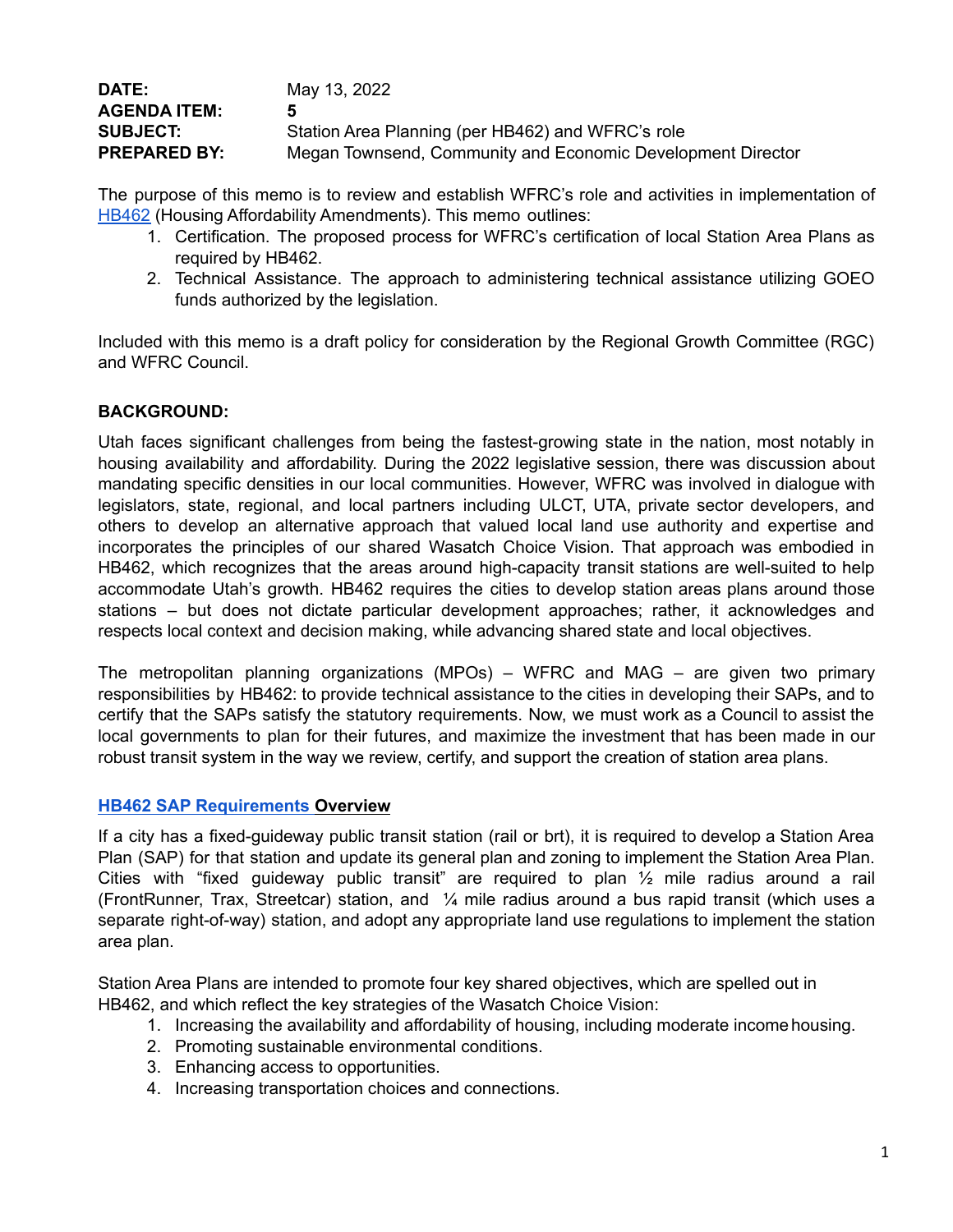Station Area Plans must include five key elements:

- 1. Station Area Vision. The Vision must be consistent with the Station Area Objectives.
- 2. Station Area Map. The map depicts the areas within the municipality and station area subject to the plan, and where actions are needed to implement the plan (i.e., the actual implementation plan may be for selected portions of the area, and vision and plan can be greater than  $\frac{1}{2}$  or  $\frac{1}{4}$  mile radius).
- 3. 5-Year Implementation Plan. The implementation plan identifies and describes actions over the next five years the city intends to take, and action needed by others, needed to implement the station area plan.
- 4. Explanation of how the four objectives are met. The statute specifies several possible measures through which to satisfy each objective. (see above)
- 5. Public Involvement and Stakeholder Engagement (MPOs, UTA, Public, Businesses, etc.)

The requirement to develop a SAP is incorporated into the Moderate Income Housing Plan review architecture, but they are reviewed and certified by the relevant Metropolitan Planning Organization (MPO), not by the state (DWS).

# **Station Area Plan Certification Proposed Process**

.

HB462 gives metropolitan planning organizations (WFRC and MAG) the responsibility to review and if statutory requirements are met – certify Station Area Plans (SAP) developed by cities in our region. The certification requirement was given to the MPOs for several reasons:

- The MPOs are bodies made up principally of local governments, thereby enabling a peer-review of SAPs.
- MPOs have subject-matter expertise and background in transportation and land use planning, including in assisting communities to develop local area and station area plans.

For WFRC, the RGC is principally responsible for development of our region's long-range transportation and land use plan, the Wasatch Choice Vision. RGC has also overseen the creation and administration of our Transportation and Land Use Connection Program (TLC), which provides assistance for local area planning. RGC can serve the related function of reviewing SAPs submitted for certification, and making a recommendation for action to the full WFRC Council.

Proposed steps in WFRC certification of station area plans:

- 1. Municipalities submit to WFRC through an online portal the following:
	- a. adopted station area plans,
	- b. adopted resolutions demonstrating that fulfilling some or all of the SAP objectives or required components are impracticable, and/or
	- c. adopted resolutions demonstrating that the municipality has already satisfied the SAP requirements in whole or in part based on prior actions.

Communities will be asked to submit Station Area Plans (and related materials) not less than 15 business days prior to the next RGC meeting, allowing WFRC staff time to review and make a recommendation.

2. WFRC staff, in consultation with UTA per HB462, will review SAPs to assess their satisfaction of the requirements of the statute. A review checklist or template will be provided in advance to communities to ensure transparency and clarity in the review expectations.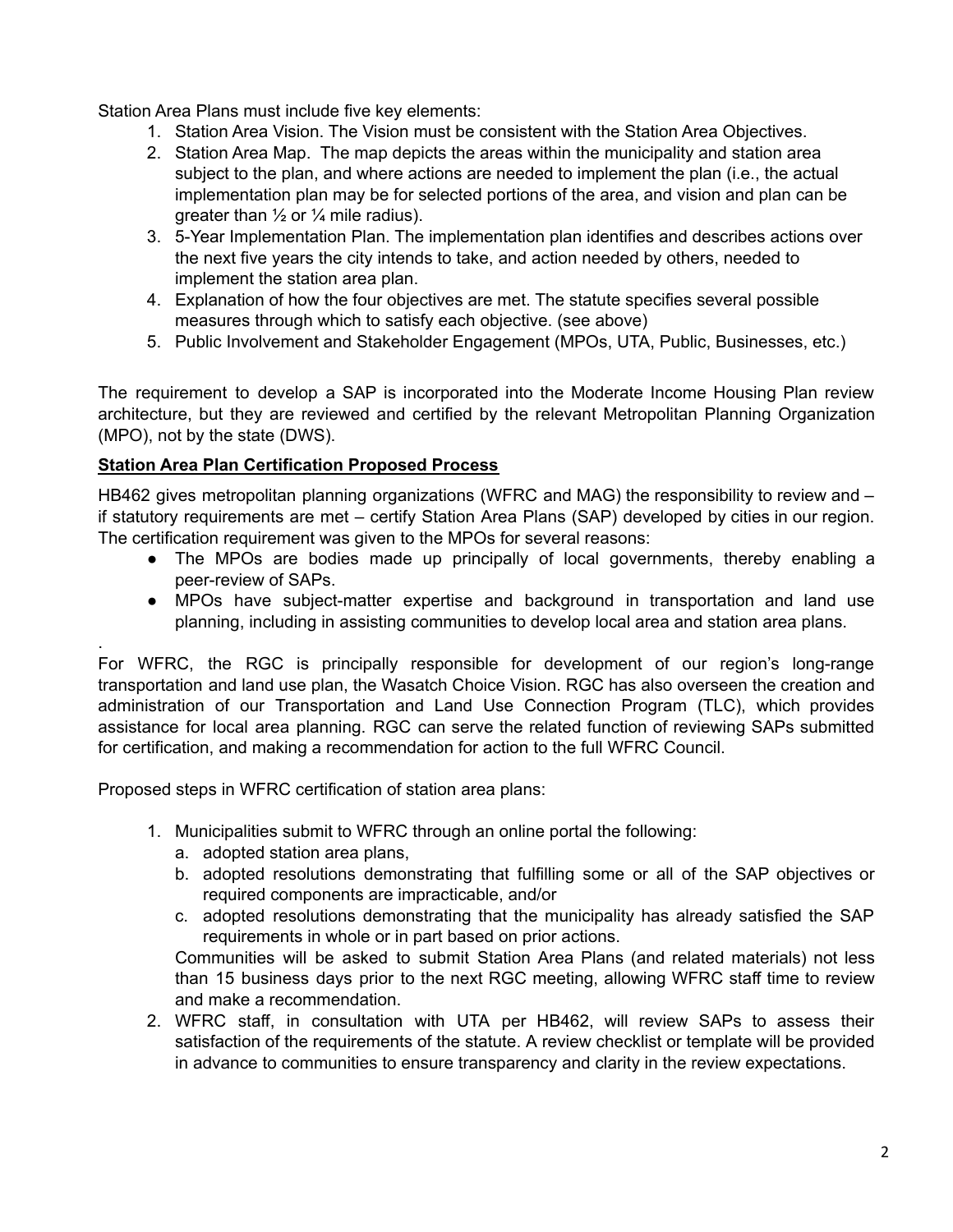- 3. Staff will make either a positive or negative recommendation to RGC; at each meeting, staff will present the list of submitted SAPs, and note the staff recommendation for certification or not (and the reasons why).
	- a. Staff will notify the municipality of this recommendation in advance of the meeting.
	- b. Before bringing a negative recommendation, i.e., that the SAP does not satisfy the statutory conditions and therefore should not be certified, to RGC, the local government will be given the opportunity to revise and resubmit their SAP, or pull their SAP from consideration. WFRC staff will continue to work with local governments to attempt to rectify any shortcomings relative to statutory requirements. If the local government disagrees with the WFRC staff recommendation, they may still opt to have the SAP reviewed by RGC for a certification decision.
	- c. All communities being considered for certification will be given the opportunity to present additional information to RGC about their SAP.
- 4. RGC will make a recommendation to Council as to which SAPs to certify. RGC's recommendation may vary from WFRC staff recommendations.
- 5. Following the receipt of a positive recommendation from RGC, the WFRC Council will vote to certify those plans which they deem have met the statutory requirements.
- 6. WFRC will provide Certificates of Compliance to the submitting municipality for all stations which are certified by a WFRC Council vote.

This proposed process allows for (1) assistance to be provided by WFRC to submitting municipalities as they are developing their SAPs, (2) an objective and professional review of SAPs by WFRC staff, in consultation with UTA, for statutory compliance, and (3) a peer review through RGC, where RGC has the authority to deviate from the WFRC staff recommendation.

# **Nature and Level of Certification Review by WFRC**

WFRC wants local communities to be successful, and as such intends to provide technical assistance to communities as they develop their SAPs, and to have dialogue with cities as they are in the process of developing their SAPs. It is WFRC's desire to certify all SAPs that are submitted.

In reviewing and certifying SAPs, they should be held to the standard of the legislation to ensure that the legislation has a positive impact as was intended, and to demonstrate the effectiveness of the cities and MPOs in fulfilling this role. Housing affordability planning, zoning and construction are being closely scrutinized. If stakeholders act in good faith, including the cities and WFRC, we will have a better likelihood of maintaining a system in which communities are given wide latitude in how they advance affordability objectives.

There will be circumstances in which the SAP materials as submitted do not lead to a clear determination of whether the statutory conditions are met, or that some discretion is involved in making such a determination. In such a case, WFRC will seek to balance:

- deference for local knowledge, preferences, and determinations, with
- $\circ$  achieving progress regionally on advancing the goals articulated in the statute (increasing the availability and affordability of housing, enhancing access to opportunities, increasing transportation choices and connections, and promoting sustainable environmental conditions).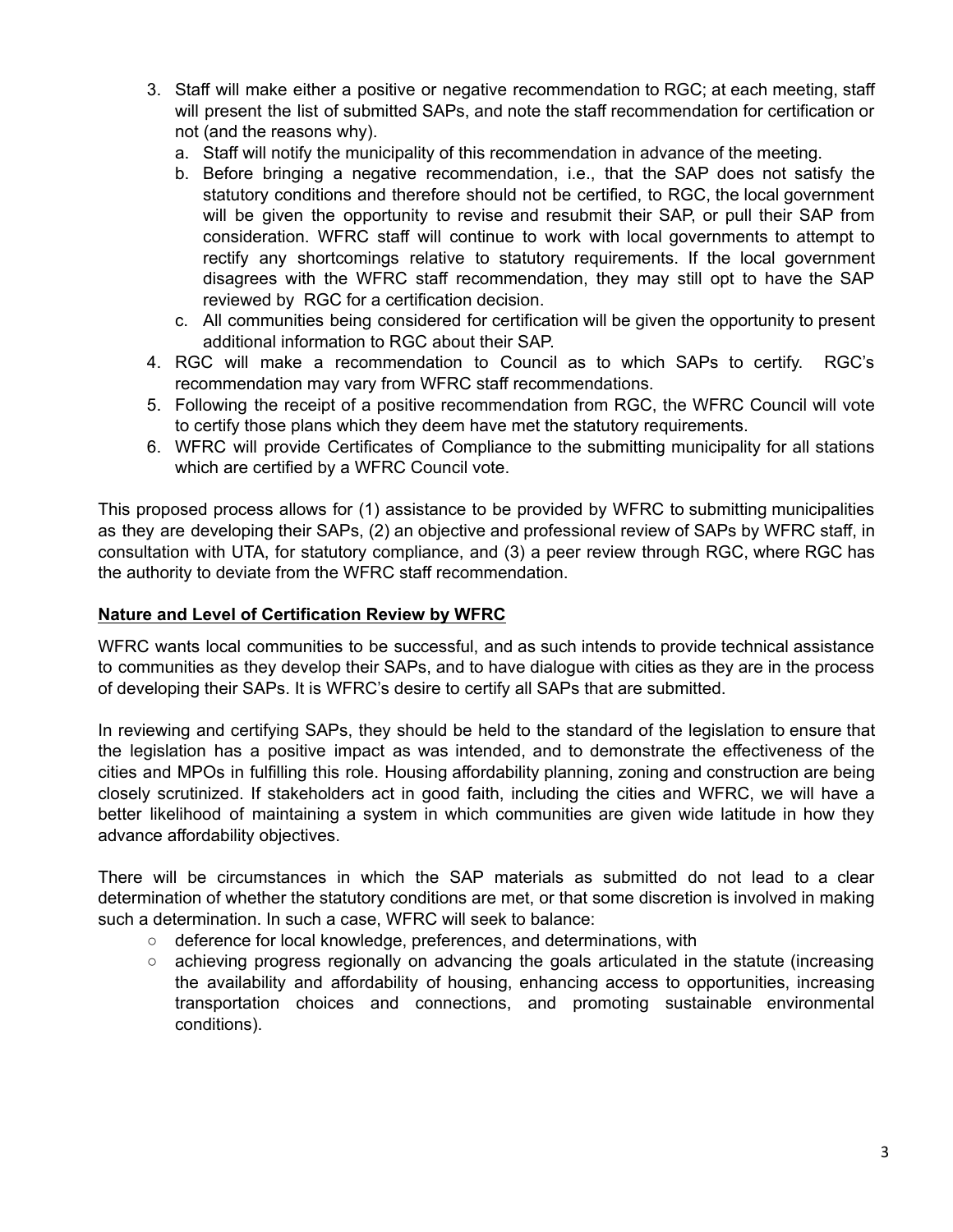During the RGC meeting on May 19th, 2022, the committee will discuss the level of review WFRC will perform – by staff, RGC, and Council. The different levels of review could be:

- A. *Perfunctory review.* WFRC will largely defer to the submitting municipalities' decisions and use a low level of scrutiny to determine whether the statutory requirements have been met. Small steps within the broad objectives will satisfy the requirements, as long as the city asserts that the requirements have been satisfied. The WFRC review and evaluation would be easy for submitting municipalities to satisfy in their overall fulfillment of HB462.
- B. *Reasonableness review.* WFRC will consider the submitting municipalities' decisions through a lense of reasonableness. WFRC staff would utilize professional judgment, and RGC would consider that professional review and the reasonableness of the municipality's determination that they have fulfilled the objectives and requirements for SAPs. WFRC would not dictate *how* a city satisfies the SAP requirements, but would assess whether the city had reasonably satisfied those requirements.
- C. *Strict scrutiny.* WFRC will review with strict scrutiny, determining whether the city's plan meets the objectives to the fullest extent. WFRC would ensure that the impact of station area plans is maximized, and would look closely to see whether each submitting municipality had considered and utilized the full range of possibilities at each station.

The draft Station Area Plan Certification Policy for RGC consideration that accompanies this memo is prepared utilizing the reasonableness level of review.

# **Station Area Planning Technical Assistance Proposed Approach**

HB462 allows for an applicable metropolitan planning organization (MPO) or municipality to apply for funding from the Governor's Office of Economic Opportunity (GOEO) Industrial Assistance Account for activities in connection with planning for housing, transportation, and growth, in order to provide technical assistance for station area planning. GOEO has indicated an intention to provide approximately \$5 million total for this purpose. This funding will be administered between the WFRC and the Mountainland Association of Governments areas in partnership with UTA and GOEO over two years. The goal of SAPs and therefore relevant technical assistance are outlined in statute. These statutory goals were intentionally designed to be consistent with our Wasatch Choice Vision goals.

The direction and funding for WFRC to provide technical assistance to communities in developing their SAPs is largely based on the successful model of our Transportation and Land Use Connection Program (TLC). For the TLC program, RGC adopted program goals that align with the Wasatch Choice Vision. Applications to TLC are reviewed according to criteria that reflect the program goals, along with TLC partners UDOT, UTA, and Salt Lake County. Awards are made in March and presented first to RGC. Projects receive assistance in the form of consultant time, or staff assistance from WFRC or UTA. WFRC holds the contracts with consultants, alleviating the administrative burden on communities. Consultants are selected from the WFRC Planning Consultant Pool for streamlined procurement. Participating in the scoping and management of the projects allows WFRC staff to ensure the scope of the efforts reflect the application and awards that were made, and to help guide the project to a successful result through engagement of all of the appropriate stakeholders.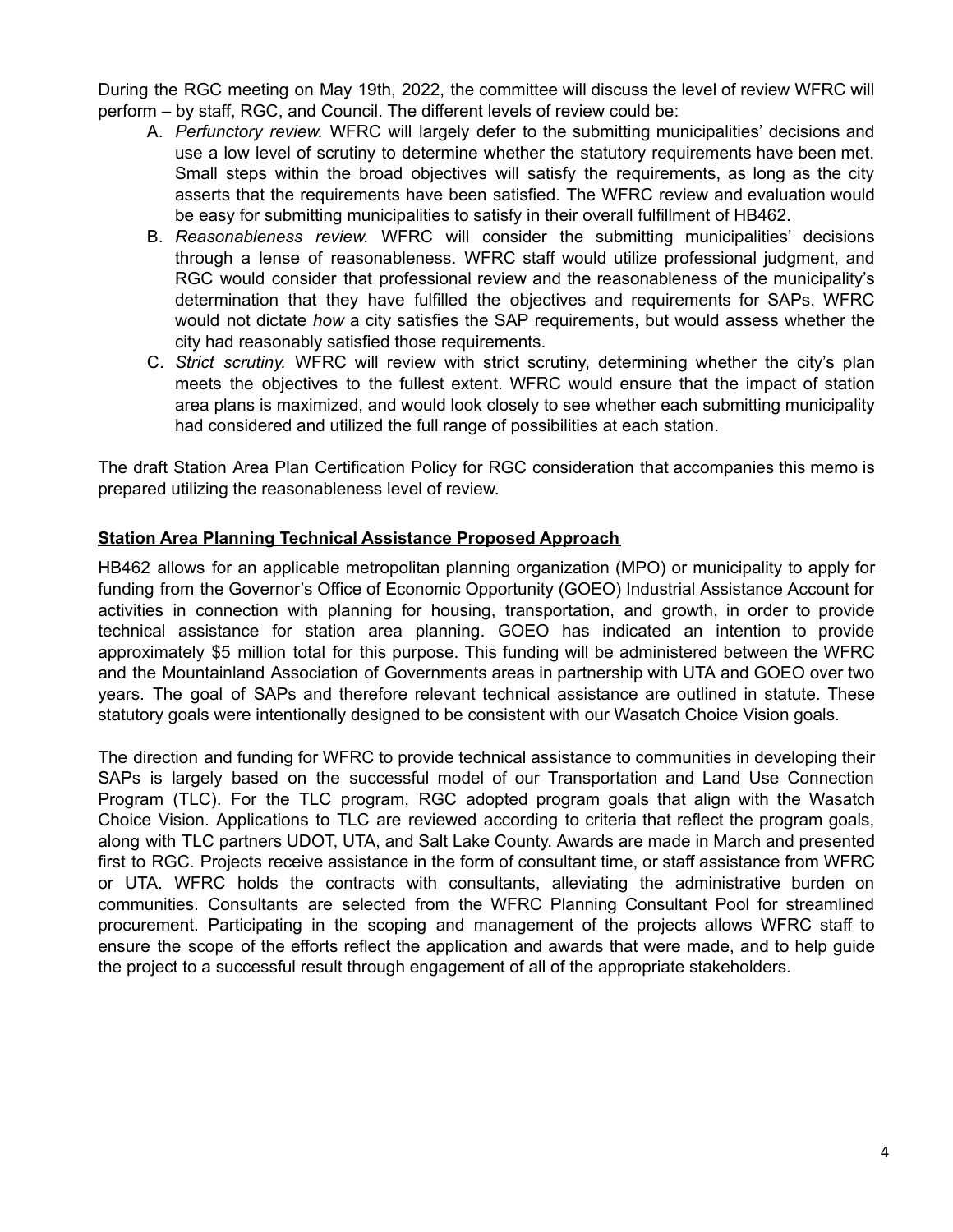Technical assistance for SAPs will be provided in a similar manner to TLC. The key difference will be that awards will be made more frequently (1-2 month application cycles or rolling awards depending on demand) and reviewed quickly, according to objective, statutorily based criteria, in consultation with partners at MAG, UTA, and GOEO. Eligibility will include any effort that furthers a city's ability to comply with the SAP provisions of HB462, and furthers the implementation of transit oriented development in station areas. WFRC staff will report to RGC regularly in regards to the awards made and the progress of the projects.

# **RECOMMENDATION:**

RGC make a motion to "recommend that the Wasatch Front Regional Council adopt the Station Area Plan Certification Policy"

# **EXHIBIT:**

WFRC Station Area Plan Certification Policy

### **CONTACT PERSON:**

Megan Townsend, WFRC Community and Economic Development Director, 801-404-8925, mtownsend@wfrc.org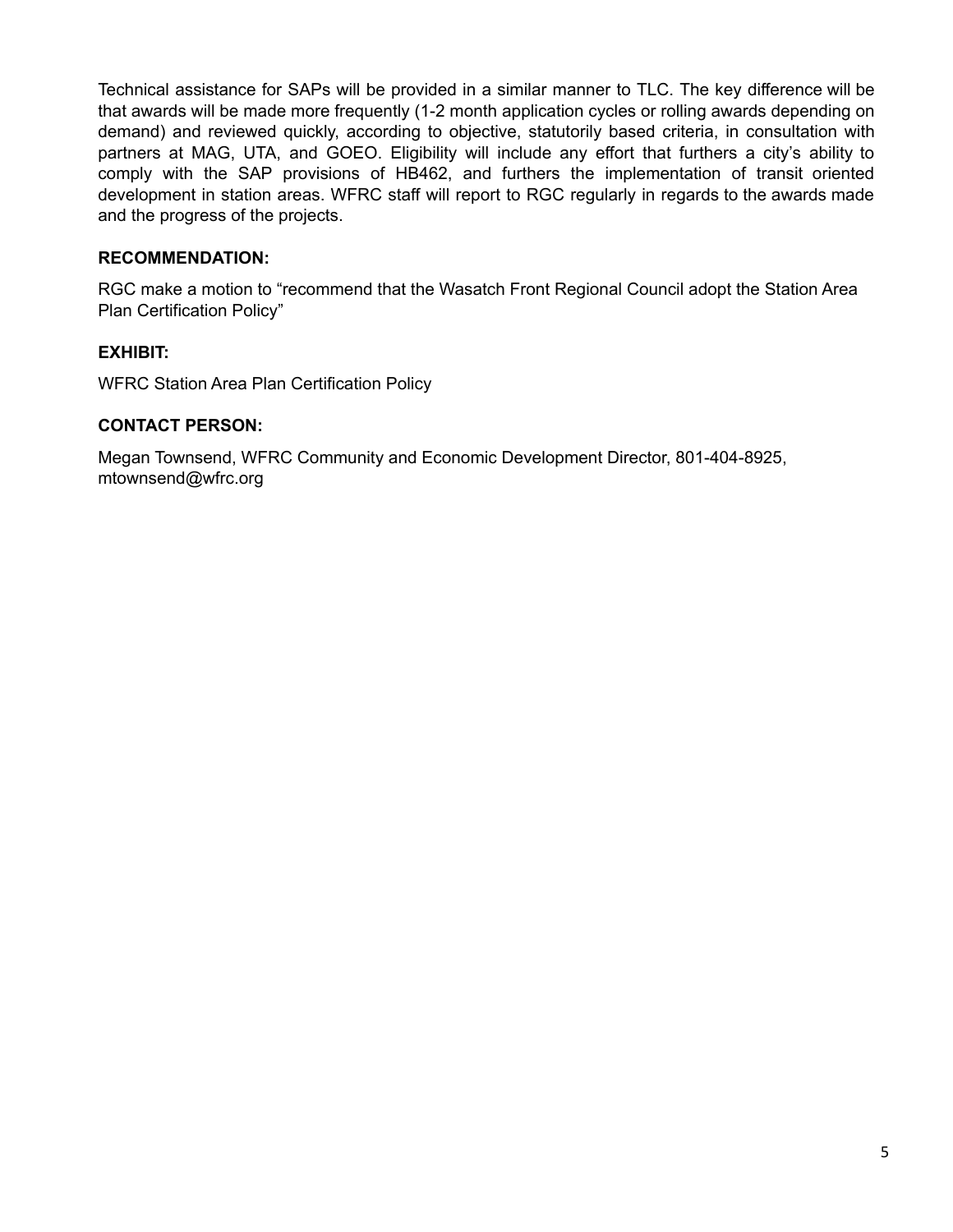# **WASATCH FRONT REGIONAL COUNCIL Station Area Plan Certification Policy**

DRAFT 5/13/2022

The provisions of [HB462](https://le.utah.gov/~2022/bills/static/HB0462.html) require the Wasatch Front Regional Council (WFRC) to review and certify, if appropriate, Station Area Plans (SAP) prepared by cities within the WFRC area. HB462 specifies that the applicable metropolitan planning organization, in consultation with the applicable public transit district, shall review the documentation submitted by cities to WFRC for certification under the provisions of the statute to determine the municipality's compliance with the statutory requirements; and provide written certification to the municipality if the applicable metropolitan planning organization determines that the municipality has satisfied the requirement(s) for Station Area Plans.

This policy is intended to guide and govern the WFRC process for review and certification of Station Area Plans.

#### **Certification Process**

- 1. Cities submit station area plans to WFRC. Station area plans must include five key elements, pursuant to HB462 and summarized here: 1) Station Area Vision; 2) Station Area Map; 3) Implementation Plan describing actions needed over the next five years; 4) a statement of how the Station Area Plan promotes the plan objectives; and 5) involvement of key stakeholders.
- 2. Cities may submit adopted resolutions demonstrating that fulfilling some or all of the SAP objectives or required components are impracticable, and/or adopted resolutions demonstrating that the city has already satisfied the SAP requirements in whole or in part based on prior actions.
- 3. Pursuant to HB462, Station Area Planning boundaries may cross municipal boundaries. Two or more municipalities with jurisdiction over a station area may coordinate to develop a shared station area plan for the entire station area that crosses municipal boundaries. Multiple stations may be included in one SAP. A local government(s) may submit for multiple stations at once provided the stations are within close proximity of one another. Station Area Planning boundaries may overlap.
- 4. WFRC staff reviews the SAP according to the statutory requirements. WFRC staff develops a recommendation to the Regional Growth Committee (RGC) as to whether each SAP has met the requirements for certification.
- 5. Prior to consideration by RGC, WFRC will notify the community of this recommendation. If the recommendation is that the SAP does not meet the requirements for certification, the community will be given the opportunity prior to the meeting to revise and resubmit the SAP, or request that their SAP not be considered by RGC, or allow the SAP to proceed to review by RGC.
- 6. At the RGC meeting, the SAP will be considered and a vote will be taken as to whether the SAP satisfies the requirements for certification. The submitting municipality will be given the opportunity to offer additional information regarding the SAP to RGC.
- 7. Following the receipt of a recommendation for certification from RGC, the WFRC Council will vote to certify those SAPs which they determine have met the statutory requirements. Only SAPs that have received a recommendation for certification from RGC will be considered by the Council.
- 8. A Certificate of Compliance will be provided to the applicable city for each station that WFRC certifies.